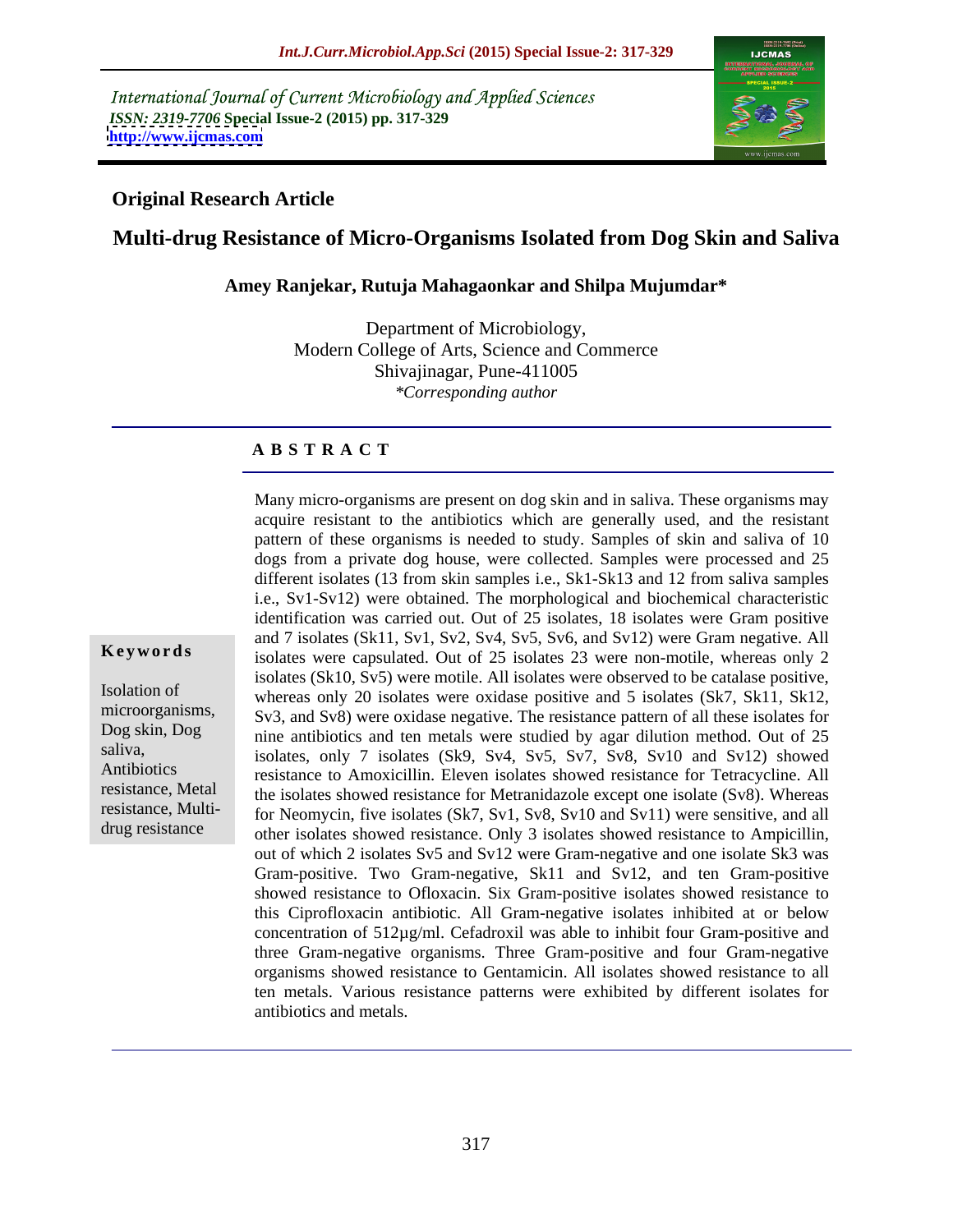complexity that usually differs by animals and fishes in aquaculture. The individual, body niche, age, geographic location, health status, diet and type of host (Salminen *et al.,* 1995; Savage, 1977). There is variation in the normal flora found in the oral cavity which depends on the area sampled (tooth enamel, tongue, gingivital surface, saliva) and the state of periodontal health (Lynne, 2000; Listgarten, 1976; Stjernquist-Destnik *et al.,* 1999). Colony counts of aerobic bacteria from moist areas such as the axilla or toe web spaces can reach  $10^7$  bacteria per cm<sup>2</sup>, whereas dry areas such as the forearm or trunk may harbor  $10^2$  or fewer bacteria per cm<sup>2</sup> or fewer bacteria per  $cm^2$  $2\overline{ }$ (Leyden *et al.,* 1987). Anaerobic bacteria are also present on human skin, with colony counts up to  $10^6$  bacteria per cm<sup>2</sup> (David, permeability of outer r 2001). Nutrients like lipids and protein negative organisms 2001). Nutrients like lipids and protein negative organisms hinders the (keratin) are provided by skin for selected colonizing bacteria. This dry and slightly the antibiotics. Gram-positive bacteria rely acidic environment may limit the types of microbes that can survive on normal skin. The organisms compete with each other for nutrients and space (David, 2001). Many external factors can alter the ecosystem of the skin, with resulting changes in microbial populations (Roth and James 1988). Numerous bacteria have been cultivated from normal skin (Leyden *et al.,* 1987; Roth and James, 1988). These include wild or domestic animals. These diseases are *Staphylococci*, *Micrococci, Corynebacteria, Brevibacteria, Propionibacteria*, and infectious diseases of humans. Cleaveland *et* 

There is growing antibiotic resistance found among many strains of pathogens in animals. Some have become resistant to many antibiotics and chemotherapeutic agents, the phenomenon of multidrug<br>resistance (Hiroshi Nikaido, 2009).

clinical use of antibiotics, resistance to these

Introduction agents has been observed (Wright, 2005). Microbial flora has spatial and temporal for human therapy, as well as for farm <sup>7</sup> bacteria per cm<sup>2</sup>, whereas dry cell, and direct destruction or modification There is use of large quantity of antibiotics for human therapy, as well as for farm bacteria may accumulate multiple genes, each coding for resistance to a single drug, within a single cell. This accumulation occurs typically on resistance plasmids. There is increased expression of genes that code for multidrug efflux pumps, extruding a wide range of drugs (Hiroshi Nikaido, 2009). There are three general mechanisms studied to confer antibiotic resistance namely: prevention of interaction of the drug with target, efflux of the antibiotic from the of the compound (Wright, 2005).

<sup>6</sup> bacteria per cm<sup>2</sup> (David, permeability of outer membrane in Gram To be effective, antibiotics have to accumulate in the bacterial cytoplasm. Poor negative organisms hinders the accumulation of the drug and it pumps out only to the latter mechanism of protection (Penelope and Alex, 2001).

The spread of resistant bacteria within the community increases problems for infection control (Fred, 2006).

Acinetobacter species (David, 2001). al. (2001) identified 1,415 species of infectious organisms known to be resistance (Hiroshi Nikaido, 2009). considered to be associated with emerging Ever since the discovery and subsequent confined to animal reservoirs – human cases Zoonoses are infectious diseases that can be transmitted naturally between humans and important in the context of emerging *al.* (2001) identified 1,415 species of infectious organisms known to be pathogenic to humans, including 217 viruses and prions, 538 bacteria and rickettsia, 307 fungi, 66 protozoa and 287 helminths. Out of these, 868 (61%) were classified as zoonotic and 175 pathogenic species were diseases. Some pathogens are largely infrequent or represent dead-end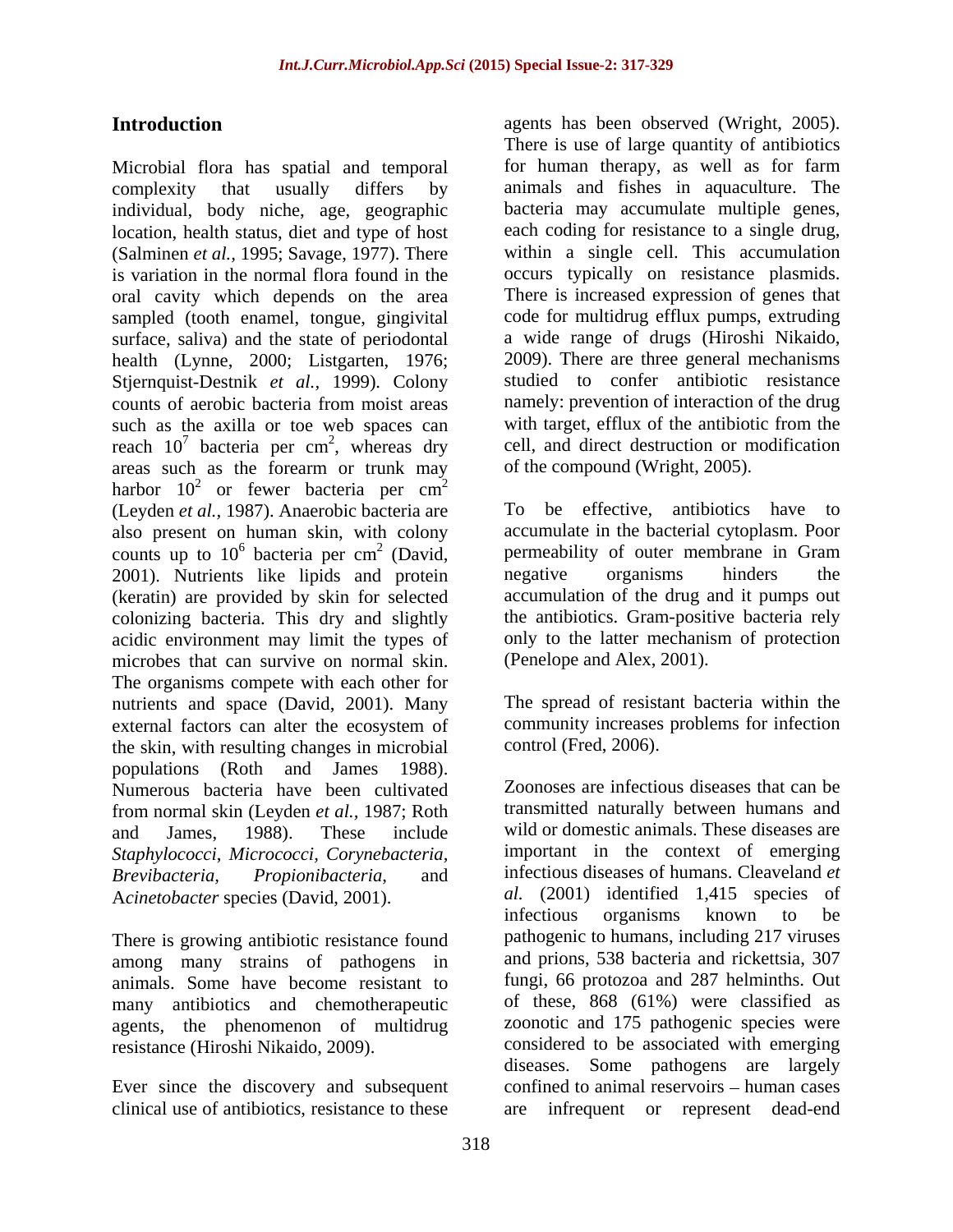infections (e.g. anthrax, rabies, West Nile Dogs are human's best friend, so dogs are and Nipah/Hendra viruses), whereas others more closer to humans than other pet are well-established in both animals and animals, that's why we choose the dog over humans (e.g. bovine tuberculosis, other pet animals for this research. Dog skin salmonellosis). Zoonotic diseases have and saliva contain number of micro relatively little impact on human health organisms, which may get resistant to the when compared to major diseases such as antibiotics, metals and other antimicrobial influenza (flu), measles, smallpox, agents. There are chances that humans may diphtheria, or HIV/acquired immune get infected with those microorganisms, and deficiency syndrome (AIDS). It is however, if infection get spread into human it will be increasingly clear that most of these diseases started out as zoonotic (Diamond, 2002), and the aetiology of the pandemics that have Hence, an aim of this study was to isolate occurred during the  $20<sup>th</sup>$  Century tend to support the notion that emerging diseases in support the notion that emerging diseases in and saliva of dog and also to study humans originated directly from animal resistance pattern of the micro-organisms reservoirs rather than gradually evolving from known and existing zoonotic agents (Sllingenbergh *et al.,* 2004). Metal **Materials and Methods** contamination also contributes to the **Sample collection** maintenance and spread of antibiotic resistance factors (Craig *et al.,* 2006).

Each year several million Americans are bitten by animals, resulting in approximately swabbing with sterile cotton ear buds from 300,000 visits to emergency departments, 10,000 hospitalizations, and 20 deaths, mostly among young children (Weiss *et al.,* 1998). Ninety percent of these bites are from dogs and cats, and 3 to 18 percent of dog different breeds. bites and 28 to 80 percent of cat bites become infected, with occasional **Isolation and characterization** consequence of meningitis, endocarditis, septic arthritis, and septic shock Twenty five micro-organisms were isolated (Aghadabian and Conte, 1980; Callaham, from dog skin and saliva sample by sub- 1980; Cummings, 1994; Douglas, 1975; culturing on nutrient agar plates. Elenbaas *et al.,* 1984; Elliot *et al.,* 1985; Feder *et al.,* 1987; Idem, 1978; Jones and Stanbridge, 1985; Lauer *et al.,* 1982; Skurka

Bacteriologic analyses of these wound infections have focused on certain zoonotic and potentially invasive pathogens such as **Antibiotics and metals tested** *Pasteurella multocida, Capnocytophaga canimorsus* (DF-2), and *Weeksella*  Antibiotics like Amoxicillin and Ampicillin *zoohelcum* (David *et al.,* 1999). from class β-lactams antibiotics, Ofloxacin

very difficult to treat these infections.

<sup>th</sup> Century tend to and identify microflora associated with skin isolated from dog skin and saliva.

# **Sample collection**

Dog skin and saliva samples were collected from a private dog house, which is located at Ravet, Pune. Sample collection is done by swabbing with sterile cotton ear buds from skin and mouth of dog. Then collected samples were brought to laboratory and streaked on nutrient agar plates within 30 minutes. The dogs were of same age but of different breeds.

## **Isolation and characterization**

*et al.,* 1986; Thomas and Buntine, 1987). oxidative fermentative test, nitrate reductase, culturing on nutrient agar plates. Morphological analysis and biochemical testing were performed such as catalase, oxidase, sugars, triple sugar iron test, gelatinase. The results of biochemical characterization are summarized in table 1.

## **Antibiotics and metals tested**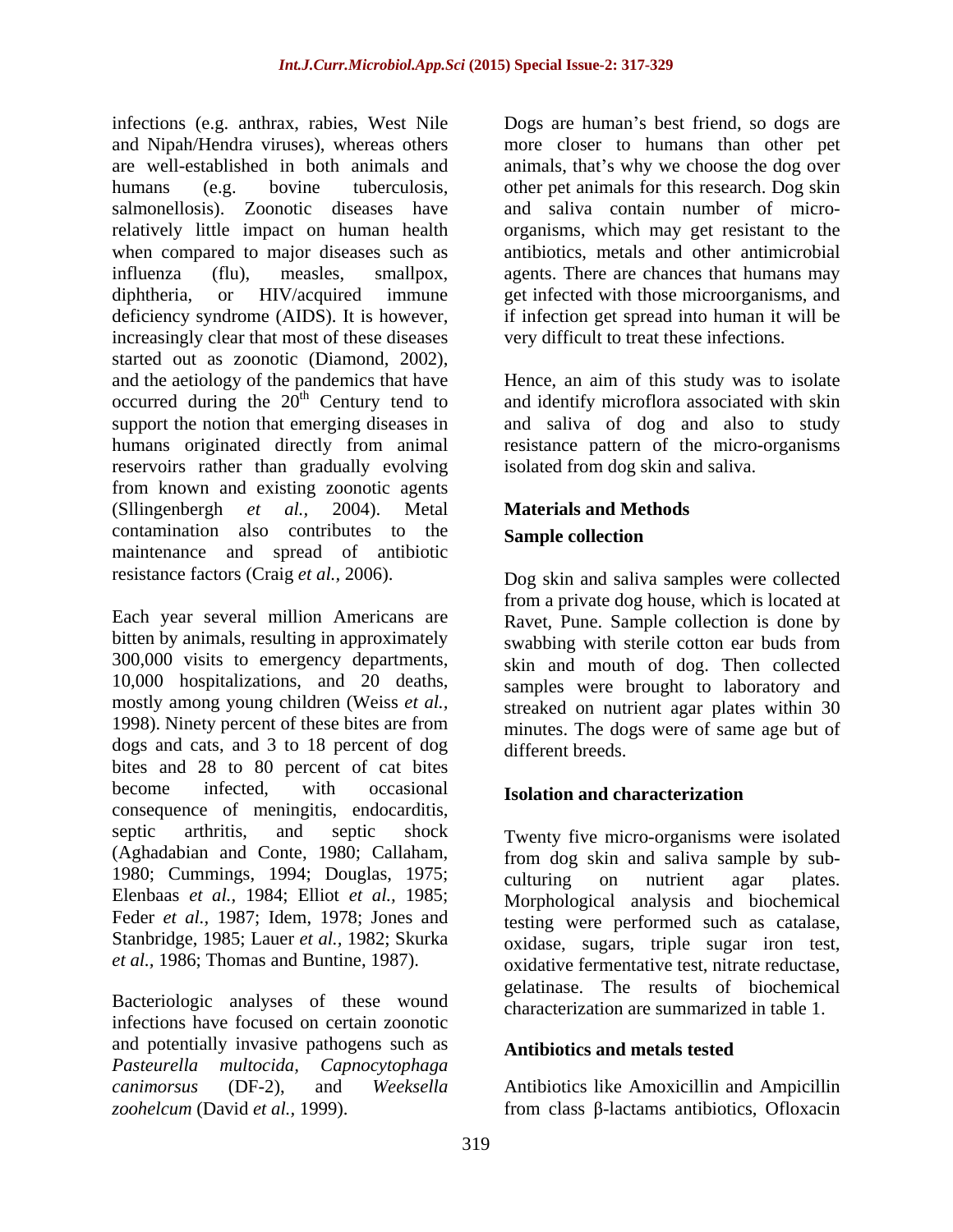Nitroimidazole, Neomycin and Gentamicin from class Aminoglycosides were used.

chloride, Barium chloride, Ferric chloride, Copper sulphite, Cobalt sulphate and Lead acetate were tested for resistance pattern.

Stock solution of concentration 2048µg was metal in 5ml distilled water separately.

**Plasmid isolation:** Plasmid isolation of **Antibiotics and metal resistance for** only Gram negative bacteria (7 isolated) **isolated microorganisms from dog skin** from dog skin and saliva was done by Kado and Lui method (Kado and Liu, 1981).

## **microorganisms from dog skin and saliva:**

18 isolates were Gram positive and 7

and Ciprofloxacin from class isolates (Sk11, Sv1, Sv2, Sv4, Sv5, Sv6, Fluroquinolones, Tetracycline and Sv12) were Gram negative. All isolates were Cefafroxil from class Broad spectrum capsulated. Out of 25 isolates 23 were nonantibiotics, Metronidazole from class motile, whereas only 2 isolates (Sk10 and These antibiotics were generally used to from skin and *Pediococcus spp.*(Sv3), treat the dog diseases. Metals like Mercuric *Pseudomonas spp.*(Sv5), *Alkaligens spp.* chloride, Nickel chloride, Magnesium (Sv6), *Staphylococcus spp.* (Sv9) and chloride, Manganese chloride, Potassium *Deinococcus spp.* from saliva. Remaining 18 capsulated. Out of 25 isolates 23 were non- Sv5) were motile. Seven isolates were identified upto Genus level namely: *Micrococcus* (Sk5) and *Planococcus* (Sk7) isolates were unidentified. Unidentified bacterial identification can be done in detail by 16S rRNA sequencing.

### **Antibiotic and metal resistance Biochemical tests for isolated microorganisms from dog skin and saliva:**

prepared by adding 0.01g of antibiotic and All isolates showed negative result to Antibiotic dilutions were performed by Sk13, Sv7-Sv9 and Sv12) isolates showed using two fold dilution scheme positive and 18 isolates showed negative (Concentration ranging from 1µg to 1024µg result to nitrate reductase. All isolates were per ml) (Raffaele *et al.,* 1997). Mueller- observed to be catalase positive, whereas Hinton agar was used for checking antibiotic only 20 isolates were oxidase positive and 5 and metal resistance (Dhakephalkar and isolates (Sk7, Sk11, Sk12, Sv3, and Sv8) Chopade, 1994). The density of the were oxidase negative. For maltose sugar all inoculums was standardized so that each 1µl isolates showed positive except one isolate spot contain  $10^4$  CFU/ml (Andrews 2001). (Sk13). Out of  $25$  isolates only 2 isolates Mueller-Hinton plates were spot inoculated (Sv1 and Sv4) do showed negative result for and incubated at 37<sup>o</sup>C for 24h. Result was fructose. Other biochemical tests such as observed after 24h (Anand Manoharan *et al.,* remaining sugars, TSI test and OF test are 2003). summarized in table 1. Gelatinase. Out of 25 isolates 7(Sk6, Sk9,

# **and saliva:**

**Results and Discussion Example 1** and 4 and 4 for Gram-positive **Isolation** and **identification of** microorganisms respectively. For β-lactams Out of 25 isolates (Sk1-Sk13 from skin Sv5 and Sv12 Gram-negative isolates and samples and Sv1-Sv12 from saliva samples) Sk9, Sv7, Sv8 and Sv10 Gram-positive Antibiotic resistance are summarized in table 3 and 4 for Gram-positive microorganisms and Gram-negative antibiotics, seven organisms showed resistance to Amoxicillin which include Sv4, isolates. Other isolates were inhibited at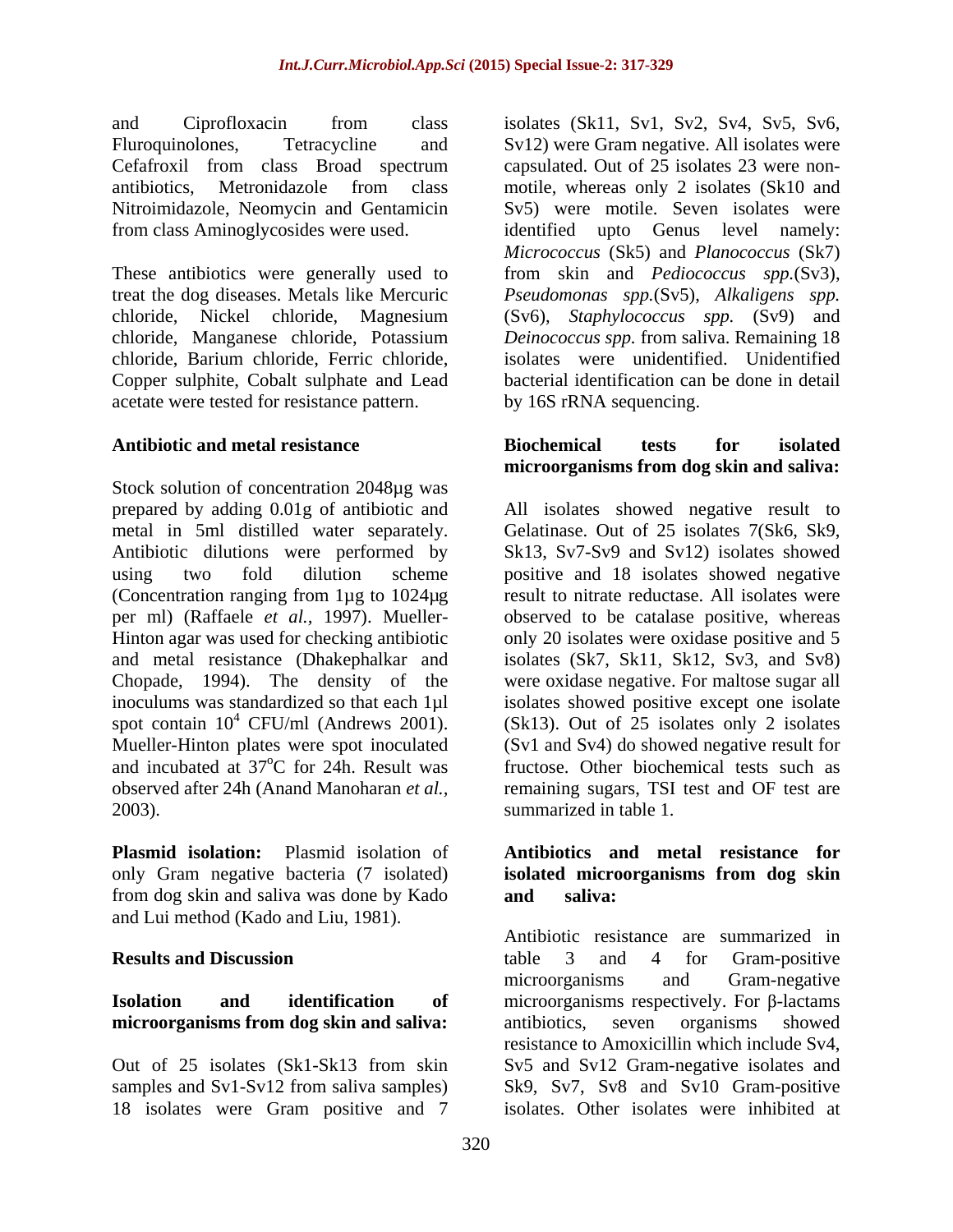different antibiotic concentration. Only 3 Generally, organisms growing at or isolates showed resistance to Ampicillin, out concentration greater than 25µg/ml were of which 2 isolates Sv5 and Sv12 were considered as resistant organisms Gram-negative and one isolate Sk3 was Gram-positive.

For Fluroquinolones antibiotics, two Gram- Ciprofloxacin antibiotic. All Gram-negative isolates inhibited at or below concentration

For Broad spectrum antibiotics, four Gram negative, Sv4-Sv6 and Sv12 whereas seven Gram-positive, Sk5, Sk6, Sv3, Sv7-Sv11 inhibited at or above the concentration of 128µg/ml. Most of the Gram-positive and were Gram-positive from genus Gram-negative organisms are resistant to Deinococcus spp., Micrococcus spp., inhibit four Gram-positive and three Gram-<br>Staphylococcus spp. other 13

In case of Nitroimidazole, Mtronidazole was able to inhibit only 2 Gram-positive organisms, all other organism showed

From Aminoglycosides class of antibiotics, four Gram-positive and one Gram-negative organism inhibited by Neomycin antibiotics at concentration above 128µg/ml. Other all organisms showed resistant. Three Gram positive and four Gram-negative organisms showed resistance to Gentamicin. Other organisms inhibited at different concentration.

In case of metals, Mercuric chloride was the only metal salt which was able to inhibit 20 microorganisms out of 25. Five microorganisms (Sk6, Sv8, Sv10, Sv4 and Sv6) found to be resistance to Mercuric chloride. For other metals all microorganisms showed resistance.

Generally, organisms growing at or considered as resistant organisms (Dhakephalkar and Chopade, 1994).

## **Plasmid isolation:**

negative, Sk11 and Sv12, and ten Gram- Plasmid isolation was carried out only for positive showed resistance to Ofloxacin. Six Gram-negative bacteria, but plasmid was not Gram-positive isolates showed resistance to isolated from any of the Gram-negative bacteria.

of 512µg/ml. For this study, we have collected the were resistant to Tetracycline. Other isolates *spp., Acidomonas spp., Pseudomonas spp.* 2 Cefadroxil antibiotic. Cefadroxil was able to *Pediococcus spp., Planococcus spp. and* negative organisms. microorganisms remain unidentified. In resistance to metronidazole. bacteria are present in animals.In this study samples from dog skin and saliva. From these samples 25 different microorganisms were isolated. 7 isolates were Gram-negative from genus *Agromonas spp., Alkaligens* isolates remain unidentified. 18 isolates were Gram-positive from genus *Deinococcus spp., Micrococcus spp., Staphylococcus spp.* other 13 previous study it was observed by Henning *et al.* (2001) that there are more Gram positive bacteria on the skin as compared to the intestine where anaerobic Gram-negative we also found more number of Gram positive bacteria as compare to Gram negative bacteria.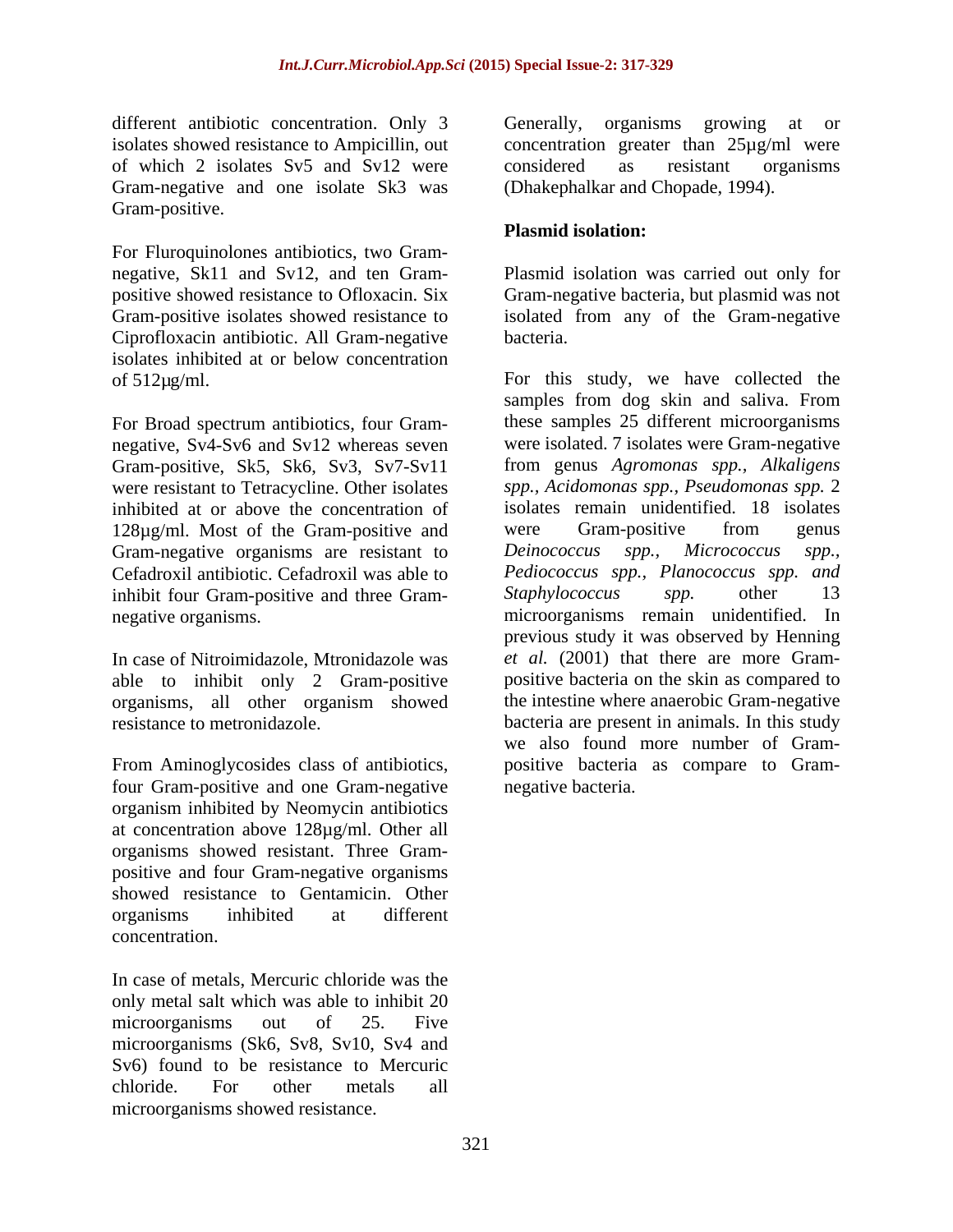| Xylose Rhamnose Raffinose Maltose Fructose test<br>Reductase<br>Acid<br>Acid<br>Yellow<br>Aerobic<br>Negative<br>Negative<br>Sk1.<br>Positive<br>Positive<br><b>State State</b><br><b>Contract Contract</b><br><b>Contract Contract</b><br>Negative<br>Acid<br>Pink<br>Aerobic<br>Sk2.<br>Positive<br>Acid<br>Acid<br>Negative<br>Positive<br><b>Common</b><br>Acid<br>Pink<br>Aerobic<br>Negative<br>Negative<br>Negative<br>Positive<br>Acid<br>Acid<br>Sk3.<br>Positive<br>Negative<br>Aerobic<br>Positive<br>Acid<br>Acid<br>Acid<br><b>Sk4.</b><br>Positive<br>the company of the company<br>Pink<br>Sk5.<br>Acid<br>Aerobic<br>Negative<br>Negative<br>Negative<br>Acid<br>Acid<br>Positive<br>Positive<br>$\sim 100$ m $^{-1}$<br>$\sim 100$ km s $^{-1}$<br>Positive<br>Yellow<br>Aerobic<br>Positive<br>Acid<br>Acid<br>Acid<br><b>Sk6.</b><br>Positive<br><b>State State</b><br><b>Common</b><br>Sk7.<br>Negative<br>Negative<br>Pink<br>Negative<br>Acid<br>Acid<br>Aerobic<br>Positive<br><b>Contract</b><br>$\sim$ $ \sim$<br><b>Contract Contract</b><br>Acid<br>Yellow Facultative<br>Positive<br>Acid<br>Acid<br>Negative<br>Positive<br>Negative<br><b>Sk8.</b><br><b>State State</b><br>anaerobic<br>Sk9.<br>Positive<br>Negative<br>Negative<br>Positive<br>Acid<br>Acid<br>Yellow<br>Aerobic<br>Positive<br>Acid<br>$\sim$ $ \sim$<br>Negative<br><b>Sk10.</b><br>Positive<br>Acid<br>Yellow<br>Aerobic<br>Acid<br>Positive<br><b>Service Control</b><br><b>State State</b><br><b>State State</b><br>Negative<br>Negative<br>Negative<br>Pink<br>Negative<br>Acid<br>Acid<br>Acid<br>Aerobic<br><b>Sk11.</b><br>Positive<br>$\sim 100$ m $^{-1}$<br>$\sim$ 100 $\sim$<br>Negative<br>Yellow<br><b>Sk12.</b><br>Acid<br>Acid<br>Aerobic<br>Negative<br>Acid<br>Positive<br><b>Common</b><br><b>Contract</b><br><b>Sk13.</b><br>Acid<br>Yellow<br>Aerobic<br>Positive<br>Negative<br>Negative<br>Positive<br>Acid<br>Positive<br><b>Common</b><br><b>Contract Contract</b><br><b>Contract Contract</b><br>Pink<br>Aerobic<br>Negative<br>Positive<br>Sv1.<br>Acid<br>Positive<br><b>Common</b><br><b>Common</b><br>Acid+ Gas Yellow Facultative<br>Acid+<br>Acid+<br>Acid+<br>Acid+<br>Sv2.<br>Positive<br>Positive<br>Negative<br>Negative<br>Gas<br>Gas<br>Gas<br>Gas<br>anaerobic<br>Acid+ Gas Yellow Facultative<br>Negative<br>Acid+<br>Acid<br>Acid+<br>$Acid+$<br>Negative<br>Negative<br>Positive<br>Sv3.<br>Gas<br>Gas<br>anaerobic<br>Gas<br>Acid<br>Pink Facultative<br>Acid<br>Negative<br>Negative<br>Positive<br>Positive<br>Sv4.<br><b>Contract Contract</b><br>$\sim$ $-$<br><b>Contract Contract</b><br>anaerobic<br>Aerobic<br>Negative<br>Negative<br>Positive<br>Acid<br>Acid<br>Pink<br>Sv5.<br>Positive<br>Yellow<br>Negative<br>Negative<br>Negative<br>Positive<br>Acid<br>Acid<br>Aerobic<br><b>Sv6.</b><br>Positive<br>Positive<br>Positive<br>Acid<br>Acid<br>Yellow Facultative<br>Sv7. Positive<br>anaerobic<br>Aerobic<br>Acid<br>Yellow<br>Sv8.<br>Positive<br>Negative<br>Acid<br>Acid<br>Positive<br>Negative<br>Acid<br>$\sim$<br>Positive<br>Acid<br>Pink Facultative<br>Acid<br>Acid<br>Acid<br>Negative<br>Positive<br>Positive<br>Sv9.<br><b>Common</b><br>anaerobic<br>Acid<br>Acid<br>Aerobic<br>Negative<br>Sv10.<br>Positive<br>Positive<br>Acid<br>Negative<br><b>Contract Contract</b><br>$\sim$<br>Positive<br>Acid<br>Acid<br>Acid<br>Yellow<br>Aerobic<br>Negative<br>Negative<br><b>Sv11.</b><br>Positive<br><b>State State</b><br><b>Common</b><br>Acid+<br>Acid+<br>Sv12.<br>Positive<br>Acid+<br>Acid+ Gas Yellow<br>Negative<br>Positive<br>Acid +<br>Aerobic<br>Positive | Strain | <b>Catalase</b> | Oxidase |     |     | <b>Sugars</b> |     | <b>TSI</b> | OF test | <b>Nitrate</b> | Gelatinase |
|-------------------------------------------------------------------------------------------------------------------------------------------------------------------------------------------------------------------------------------------------------------------------------------------------------------------------------------------------------------------------------------------------------------------------------------------------------------------------------------------------------------------------------------------------------------------------------------------------------------------------------------------------------------------------------------------------------------------------------------------------------------------------------------------------------------------------------------------------------------------------------------------------------------------------------------------------------------------------------------------------------------------------------------------------------------------------------------------------------------------------------------------------------------------------------------------------------------------------------------------------------------------------------------------------------------------------------------------------------------------------------------------------------------------------------------------------------------------------------------------------------------------------------------------------------------------------------------------------------------------------------------------------------------------------------------------------------------------------------------------------------------------------------------------------------------------------------------------------------------------------------------------------------------------------------------------------------------------------------------------------------------------------------------------------------------------------------------------------------------------------------------------------------------------------------------------------------------------------------------------------------------------------------------------------------------------------------------------------------------------------------------------------------------------------------------------------------------------------------------------------------------------------------------------------------------------------------------------------------------------------------------------------------------------------------------------------------------------------------------------------------------------------------------------------------------------------------------------------------------------------------------------------------------------------------------------------------------------------------------------------------------------------------------------------------------------------------------------------------------------------------------------------------------------------------------------------------------------------------------------------------------------------------------------------------------------------------------------------------------------------------------------------------------------------------------------------------------------------------------------------------------------------------------------------------------------------------------------------------------------------------------------------|--------|-----------------|---------|-----|-----|---------------|-----|------------|---------|----------------|------------|
|                                                                                                                                                                                                                                                                                                                                                                                                                                                                                                                                                                                                                                                                                                                                                                                                                                                                                                                                                                                                                                                                                                                                                                                                                                                                                                                                                                                                                                                                                                                                                                                                                                                                                                                                                                                                                                                                                                                                                                                                                                                                                                                                                                                                                                                                                                                                                                                                                                                                                                                                                                                                                                                                                                                                                                                                                                                                                                                                                                                                                                                                                                                                                                                                                                                                                                                                                                                                                                                                                                                                                                                                                                                 |        |                 |         |     |     |               |     |            |         |                |            |
|                                                                                                                                                                                                                                                                                                                                                                                                                                                                                                                                                                                                                                                                                                                                                                                                                                                                                                                                                                                                                                                                                                                                                                                                                                                                                                                                                                                                                                                                                                                                                                                                                                                                                                                                                                                                                                                                                                                                                                                                                                                                                                                                                                                                                                                                                                                                                                                                                                                                                                                                                                                                                                                                                                                                                                                                                                                                                                                                                                                                                                                                                                                                                                                                                                                                                                                                                                                                                                                                                                                                                                                                                                                 |        |                 |         |     |     |               |     |            |         |                |            |
|                                                                                                                                                                                                                                                                                                                                                                                                                                                                                                                                                                                                                                                                                                                                                                                                                                                                                                                                                                                                                                                                                                                                                                                                                                                                                                                                                                                                                                                                                                                                                                                                                                                                                                                                                                                                                                                                                                                                                                                                                                                                                                                                                                                                                                                                                                                                                                                                                                                                                                                                                                                                                                                                                                                                                                                                                                                                                                                                                                                                                                                                                                                                                                                                                                                                                                                                                                                                                                                                                                                                                                                                                                                 |        |                 |         |     |     |               |     |            |         |                |            |
|                                                                                                                                                                                                                                                                                                                                                                                                                                                                                                                                                                                                                                                                                                                                                                                                                                                                                                                                                                                                                                                                                                                                                                                                                                                                                                                                                                                                                                                                                                                                                                                                                                                                                                                                                                                                                                                                                                                                                                                                                                                                                                                                                                                                                                                                                                                                                                                                                                                                                                                                                                                                                                                                                                                                                                                                                                                                                                                                                                                                                                                                                                                                                                                                                                                                                                                                                                                                                                                                                                                                                                                                                                                 |        |                 |         |     |     |               |     |            |         |                |            |
|                                                                                                                                                                                                                                                                                                                                                                                                                                                                                                                                                                                                                                                                                                                                                                                                                                                                                                                                                                                                                                                                                                                                                                                                                                                                                                                                                                                                                                                                                                                                                                                                                                                                                                                                                                                                                                                                                                                                                                                                                                                                                                                                                                                                                                                                                                                                                                                                                                                                                                                                                                                                                                                                                                                                                                                                                                                                                                                                                                                                                                                                                                                                                                                                                                                                                                                                                                                                                                                                                                                                                                                                                                                 |        |                 |         |     |     |               |     |            |         |                |            |
|                                                                                                                                                                                                                                                                                                                                                                                                                                                                                                                                                                                                                                                                                                                                                                                                                                                                                                                                                                                                                                                                                                                                                                                                                                                                                                                                                                                                                                                                                                                                                                                                                                                                                                                                                                                                                                                                                                                                                                                                                                                                                                                                                                                                                                                                                                                                                                                                                                                                                                                                                                                                                                                                                                                                                                                                                                                                                                                                                                                                                                                                                                                                                                                                                                                                                                                                                                                                                                                                                                                                                                                                                                                 |        |                 |         |     |     |               |     |            |         |                |            |
|                                                                                                                                                                                                                                                                                                                                                                                                                                                                                                                                                                                                                                                                                                                                                                                                                                                                                                                                                                                                                                                                                                                                                                                                                                                                                                                                                                                                                                                                                                                                                                                                                                                                                                                                                                                                                                                                                                                                                                                                                                                                                                                                                                                                                                                                                                                                                                                                                                                                                                                                                                                                                                                                                                                                                                                                                                                                                                                                                                                                                                                                                                                                                                                                                                                                                                                                                                                                                                                                                                                                                                                                                                                 |        |                 |         |     |     |               |     |            |         |                |            |
|                                                                                                                                                                                                                                                                                                                                                                                                                                                                                                                                                                                                                                                                                                                                                                                                                                                                                                                                                                                                                                                                                                                                                                                                                                                                                                                                                                                                                                                                                                                                                                                                                                                                                                                                                                                                                                                                                                                                                                                                                                                                                                                                                                                                                                                                                                                                                                                                                                                                                                                                                                                                                                                                                                                                                                                                                                                                                                                                                                                                                                                                                                                                                                                                                                                                                                                                                                                                                                                                                                                                                                                                                                                 |        |                 |         |     |     |               |     |            |         |                |            |
|                                                                                                                                                                                                                                                                                                                                                                                                                                                                                                                                                                                                                                                                                                                                                                                                                                                                                                                                                                                                                                                                                                                                                                                                                                                                                                                                                                                                                                                                                                                                                                                                                                                                                                                                                                                                                                                                                                                                                                                                                                                                                                                                                                                                                                                                                                                                                                                                                                                                                                                                                                                                                                                                                                                                                                                                                                                                                                                                                                                                                                                                                                                                                                                                                                                                                                                                                                                                                                                                                                                                                                                                                                                 |        |                 |         |     |     |               |     |            |         |                |            |
|                                                                                                                                                                                                                                                                                                                                                                                                                                                                                                                                                                                                                                                                                                                                                                                                                                                                                                                                                                                                                                                                                                                                                                                                                                                                                                                                                                                                                                                                                                                                                                                                                                                                                                                                                                                                                                                                                                                                                                                                                                                                                                                                                                                                                                                                                                                                                                                                                                                                                                                                                                                                                                                                                                                                                                                                                                                                                                                                                                                                                                                                                                                                                                                                                                                                                                                                                                                                                                                                                                                                                                                                                                                 |        |                 |         |     |     |               |     |            |         |                |            |
|                                                                                                                                                                                                                                                                                                                                                                                                                                                                                                                                                                                                                                                                                                                                                                                                                                                                                                                                                                                                                                                                                                                                                                                                                                                                                                                                                                                                                                                                                                                                                                                                                                                                                                                                                                                                                                                                                                                                                                                                                                                                                                                                                                                                                                                                                                                                                                                                                                                                                                                                                                                                                                                                                                                                                                                                                                                                                                                                                                                                                                                                                                                                                                                                                                                                                                                                                                                                                                                                                                                                                                                                                                                 |        |                 |         |     |     |               |     |            |         |                |            |
|                                                                                                                                                                                                                                                                                                                                                                                                                                                                                                                                                                                                                                                                                                                                                                                                                                                                                                                                                                                                                                                                                                                                                                                                                                                                                                                                                                                                                                                                                                                                                                                                                                                                                                                                                                                                                                                                                                                                                                                                                                                                                                                                                                                                                                                                                                                                                                                                                                                                                                                                                                                                                                                                                                                                                                                                                                                                                                                                                                                                                                                                                                                                                                                                                                                                                                                                                                                                                                                                                                                                                                                                                                                 |        |                 |         |     |     |               |     |            |         |                |            |
|                                                                                                                                                                                                                                                                                                                                                                                                                                                                                                                                                                                                                                                                                                                                                                                                                                                                                                                                                                                                                                                                                                                                                                                                                                                                                                                                                                                                                                                                                                                                                                                                                                                                                                                                                                                                                                                                                                                                                                                                                                                                                                                                                                                                                                                                                                                                                                                                                                                                                                                                                                                                                                                                                                                                                                                                                                                                                                                                                                                                                                                                                                                                                                                                                                                                                                                                                                                                                                                                                                                                                                                                                                                 |        |                 |         |     |     |               |     |            |         |                |            |
|                                                                                                                                                                                                                                                                                                                                                                                                                                                                                                                                                                                                                                                                                                                                                                                                                                                                                                                                                                                                                                                                                                                                                                                                                                                                                                                                                                                                                                                                                                                                                                                                                                                                                                                                                                                                                                                                                                                                                                                                                                                                                                                                                                                                                                                                                                                                                                                                                                                                                                                                                                                                                                                                                                                                                                                                                                                                                                                                                                                                                                                                                                                                                                                                                                                                                                                                                                                                                                                                                                                                                                                                                                                 |        |                 |         |     |     |               |     |            |         |                |            |
|                                                                                                                                                                                                                                                                                                                                                                                                                                                                                                                                                                                                                                                                                                                                                                                                                                                                                                                                                                                                                                                                                                                                                                                                                                                                                                                                                                                                                                                                                                                                                                                                                                                                                                                                                                                                                                                                                                                                                                                                                                                                                                                                                                                                                                                                                                                                                                                                                                                                                                                                                                                                                                                                                                                                                                                                                                                                                                                                                                                                                                                                                                                                                                                                                                                                                                                                                                                                                                                                                                                                                                                                                                                 |        |                 |         |     |     |               |     |            |         |                |            |
|                                                                                                                                                                                                                                                                                                                                                                                                                                                                                                                                                                                                                                                                                                                                                                                                                                                                                                                                                                                                                                                                                                                                                                                                                                                                                                                                                                                                                                                                                                                                                                                                                                                                                                                                                                                                                                                                                                                                                                                                                                                                                                                                                                                                                                                                                                                                                                                                                                                                                                                                                                                                                                                                                                                                                                                                                                                                                                                                                                                                                                                                                                                                                                                                                                                                                                                                                                                                                                                                                                                                                                                                                                                 |        |                 |         |     |     |               |     |            |         |                |            |
|                                                                                                                                                                                                                                                                                                                                                                                                                                                                                                                                                                                                                                                                                                                                                                                                                                                                                                                                                                                                                                                                                                                                                                                                                                                                                                                                                                                                                                                                                                                                                                                                                                                                                                                                                                                                                                                                                                                                                                                                                                                                                                                                                                                                                                                                                                                                                                                                                                                                                                                                                                                                                                                                                                                                                                                                                                                                                                                                                                                                                                                                                                                                                                                                                                                                                                                                                                                                                                                                                                                                                                                                                                                 |        |                 |         |     |     |               |     |            |         |                |            |
|                                                                                                                                                                                                                                                                                                                                                                                                                                                                                                                                                                                                                                                                                                                                                                                                                                                                                                                                                                                                                                                                                                                                                                                                                                                                                                                                                                                                                                                                                                                                                                                                                                                                                                                                                                                                                                                                                                                                                                                                                                                                                                                                                                                                                                                                                                                                                                                                                                                                                                                                                                                                                                                                                                                                                                                                                                                                                                                                                                                                                                                                                                                                                                                                                                                                                                                                                                                                                                                                                                                                                                                                                                                 |        |                 |         |     |     |               |     |            |         |                |            |
|                                                                                                                                                                                                                                                                                                                                                                                                                                                                                                                                                                                                                                                                                                                                                                                                                                                                                                                                                                                                                                                                                                                                                                                                                                                                                                                                                                                                                                                                                                                                                                                                                                                                                                                                                                                                                                                                                                                                                                                                                                                                                                                                                                                                                                                                                                                                                                                                                                                                                                                                                                                                                                                                                                                                                                                                                                                                                                                                                                                                                                                                                                                                                                                                                                                                                                                                                                                                                                                                                                                                                                                                                                                 |        |                 |         |     |     |               |     |            |         |                |            |
|                                                                                                                                                                                                                                                                                                                                                                                                                                                                                                                                                                                                                                                                                                                                                                                                                                                                                                                                                                                                                                                                                                                                                                                                                                                                                                                                                                                                                                                                                                                                                                                                                                                                                                                                                                                                                                                                                                                                                                                                                                                                                                                                                                                                                                                                                                                                                                                                                                                                                                                                                                                                                                                                                                                                                                                                                                                                                                                                                                                                                                                                                                                                                                                                                                                                                                                                                                                                                                                                                                                                                                                                                                                 |        |                 |         |     |     |               |     |            |         |                |            |
|                                                                                                                                                                                                                                                                                                                                                                                                                                                                                                                                                                                                                                                                                                                                                                                                                                                                                                                                                                                                                                                                                                                                                                                                                                                                                                                                                                                                                                                                                                                                                                                                                                                                                                                                                                                                                                                                                                                                                                                                                                                                                                                                                                                                                                                                                                                                                                                                                                                                                                                                                                                                                                                                                                                                                                                                                                                                                                                                                                                                                                                                                                                                                                                                                                                                                                                                                                                                                                                                                                                                                                                                                                                 |        |                 |         |     |     |               |     |            |         |                |            |
|                                                                                                                                                                                                                                                                                                                                                                                                                                                                                                                                                                                                                                                                                                                                                                                                                                                                                                                                                                                                                                                                                                                                                                                                                                                                                                                                                                                                                                                                                                                                                                                                                                                                                                                                                                                                                                                                                                                                                                                                                                                                                                                                                                                                                                                                                                                                                                                                                                                                                                                                                                                                                                                                                                                                                                                                                                                                                                                                                                                                                                                                                                                                                                                                                                                                                                                                                                                                                                                                                                                                                                                                                                                 |        |                 |         |     |     |               |     |            |         |                |            |
|                                                                                                                                                                                                                                                                                                                                                                                                                                                                                                                                                                                                                                                                                                                                                                                                                                                                                                                                                                                                                                                                                                                                                                                                                                                                                                                                                                                                                                                                                                                                                                                                                                                                                                                                                                                                                                                                                                                                                                                                                                                                                                                                                                                                                                                                                                                                                                                                                                                                                                                                                                                                                                                                                                                                                                                                                                                                                                                                                                                                                                                                                                                                                                                                                                                                                                                                                                                                                                                                                                                                                                                                                                                 |        |                 |         |     |     |               |     |            |         |                |            |
|                                                                                                                                                                                                                                                                                                                                                                                                                                                                                                                                                                                                                                                                                                                                                                                                                                                                                                                                                                                                                                                                                                                                                                                                                                                                                                                                                                                                                                                                                                                                                                                                                                                                                                                                                                                                                                                                                                                                                                                                                                                                                                                                                                                                                                                                                                                                                                                                                                                                                                                                                                                                                                                                                                                                                                                                                                                                                                                                                                                                                                                                                                                                                                                                                                                                                                                                                                                                                                                                                                                                                                                                                                                 |        |                 |         |     |     |               |     |            |         |                |            |
|                                                                                                                                                                                                                                                                                                                                                                                                                                                                                                                                                                                                                                                                                                                                                                                                                                                                                                                                                                                                                                                                                                                                                                                                                                                                                                                                                                                                                                                                                                                                                                                                                                                                                                                                                                                                                                                                                                                                                                                                                                                                                                                                                                                                                                                                                                                                                                                                                                                                                                                                                                                                                                                                                                                                                                                                                                                                                                                                                                                                                                                                                                                                                                                                                                                                                                                                                                                                                                                                                                                                                                                                                                                 |        |                 |         |     |     |               |     |            |         |                |            |
|                                                                                                                                                                                                                                                                                                                                                                                                                                                                                                                                                                                                                                                                                                                                                                                                                                                                                                                                                                                                                                                                                                                                                                                                                                                                                                                                                                                                                                                                                                                                                                                                                                                                                                                                                                                                                                                                                                                                                                                                                                                                                                                                                                                                                                                                                                                                                                                                                                                                                                                                                                                                                                                                                                                                                                                                                                                                                                                                                                                                                                                                                                                                                                                                                                                                                                                                                                                                                                                                                                                                                                                                                                                 |        |                 |         |     |     |               |     |            |         |                |            |
|                                                                                                                                                                                                                                                                                                                                                                                                                                                                                                                                                                                                                                                                                                                                                                                                                                                                                                                                                                                                                                                                                                                                                                                                                                                                                                                                                                                                                                                                                                                                                                                                                                                                                                                                                                                                                                                                                                                                                                                                                                                                                                                                                                                                                                                                                                                                                                                                                                                                                                                                                                                                                                                                                                                                                                                                                                                                                                                                                                                                                                                                                                                                                                                                                                                                                                                                                                                                                                                                                                                                                                                                                                                 |        |                 |         |     |     |               |     |            |         |                |            |
|                                                                                                                                                                                                                                                                                                                                                                                                                                                                                                                                                                                                                                                                                                                                                                                                                                                                                                                                                                                                                                                                                                                                                                                                                                                                                                                                                                                                                                                                                                                                                                                                                                                                                                                                                                                                                                                                                                                                                                                                                                                                                                                                                                                                                                                                                                                                                                                                                                                                                                                                                                                                                                                                                                                                                                                                                                                                                                                                                                                                                                                                                                                                                                                                                                                                                                                                                                                                                                                                                                                                                                                                                                                 |        |                 |         |     |     |               |     |            |         |                |            |
|                                                                                                                                                                                                                                                                                                                                                                                                                                                                                                                                                                                                                                                                                                                                                                                                                                                                                                                                                                                                                                                                                                                                                                                                                                                                                                                                                                                                                                                                                                                                                                                                                                                                                                                                                                                                                                                                                                                                                                                                                                                                                                                                                                                                                                                                                                                                                                                                                                                                                                                                                                                                                                                                                                                                                                                                                                                                                                                                                                                                                                                                                                                                                                                                                                                                                                                                                                                                                                                                                                                                                                                                                                                 |        |                 |         |     |     |               |     |            |         |                |            |
|                                                                                                                                                                                                                                                                                                                                                                                                                                                                                                                                                                                                                                                                                                                                                                                                                                                                                                                                                                                                                                                                                                                                                                                                                                                                                                                                                                                                                                                                                                                                                                                                                                                                                                                                                                                                                                                                                                                                                                                                                                                                                                                                                                                                                                                                                                                                                                                                                                                                                                                                                                                                                                                                                                                                                                                                                                                                                                                                                                                                                                                                                                                                                                                                                                                                                                                                                                                                                                                                                                                                                                                                                                                 |        |                 |         |     |     |               |     |            |         |                |            |
|                                                                                                                                                                                                                                                                                                                                                                                                                                                                                                                                                                                                                                                                                                                                                                                                                                                                                                                                                                                                                                                                                                                                                                                                                                                                                                                                                                                                                                                                                                                                                                                                                                                                                                                                                                                                                                                                                                                                                                                                                                                                                                                                                                                                                                                                                                                                                                                                                                                                                                                                                                                                                                                                                                                                                                                                                                                                                                                                                                                                                                                                                                                                                                                                                                                                                                                                                                                                                                                                                                                                                                                                                                                 |        |                 |         |     |     |               |     |            |         |                |            |
|                                                                                                                                                                                                                                                                                                                                                                                                                                                                                                                                                                                                                                                                                                                                                                                                                                                                                                                                                                                                                                                                                                                                                                                                                                                                                                                                                                                                                                                                                                                                                                                                                                                                                                                                                                                                                                                                                                                                                                                                                                                                                                                                                                                                                                                                                                                                                                                                                                                                                                                                                                                                                                                                                                                                                                                                                                                                                                                                                                                                                                                                                                                                                                                                                                                                                                                                                                                                                                                                                                                                                                                                                                                 |        |                 |         |     |     |               |     |            |         |                |            |
|                                                                                                                                                                                                                                                                                                                                                                                                                                                                                                                                                                                                                                                                                                                                                                                                                                                                                                                                                                                                                                                                                                                                                                                                                                                                                                                                                                                                                                                                                                                                                                                                                                                                                                                                                                                                                                                                                                                                                                                                                                                                                                                                                                                                                                                                                                                                                                                                                                                                                                                                                                                                                                                                                                                                                                                                                                                                                                                                                                                                                                                                                                                                                                                                                                                                                                                                                                                                                                                                                                                                                                                                                                                 |        |                 |         | Gas | Gas | Gas           | Gas |            |         |                |            |

## **Table.1** Biochemical characterization of isolated bacteria

Note: - is for Negative in this table.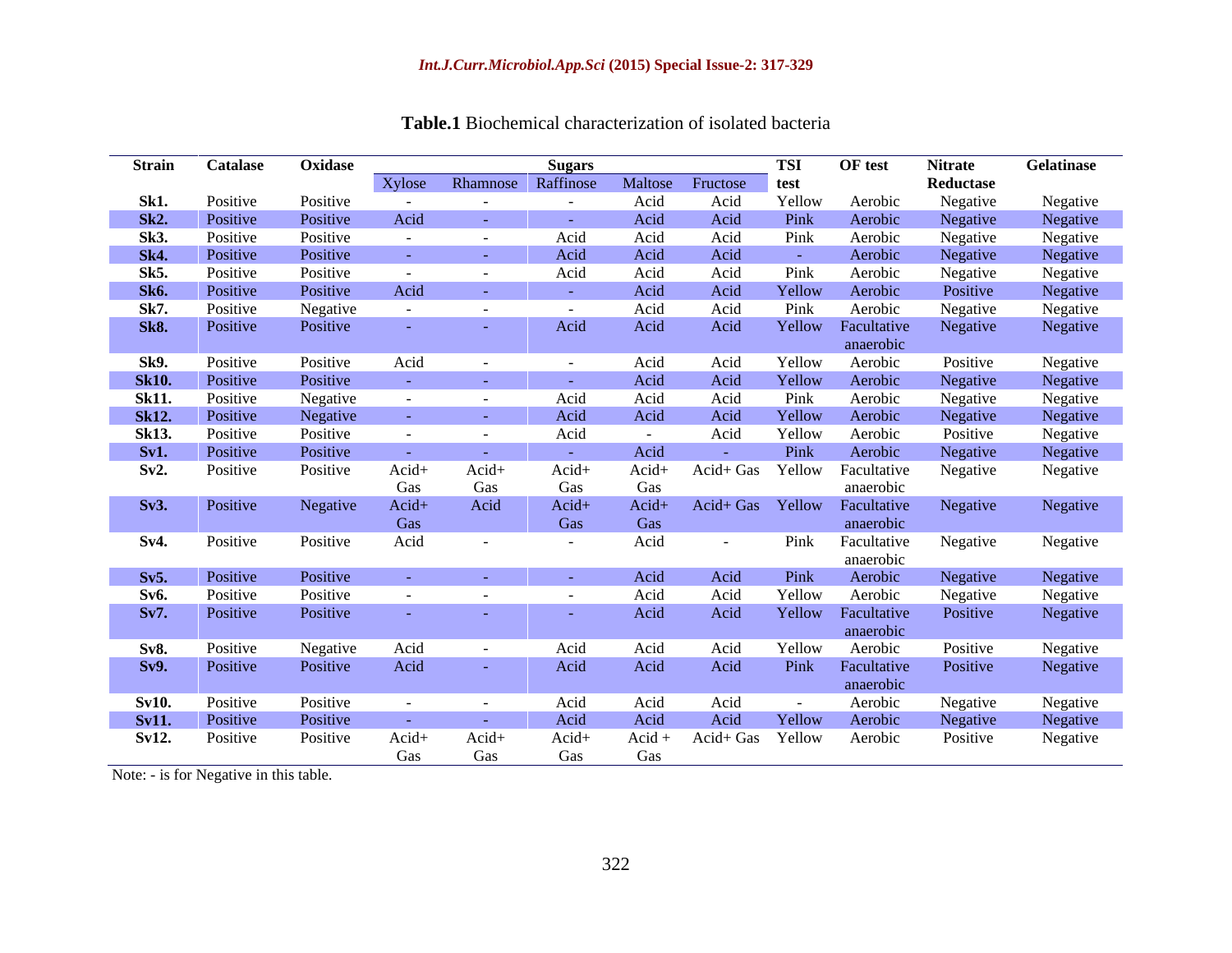| <b>Isolate numbers</b> | <b>Genus identified</b> |
|------------------------|-------------------------|
| <b>Sk5.</b>            | Micrococcus             |
| <b>Sk7.</b>            | Planococcus             |
| Sv3.                   | Pediococcus             |
| Sv5.                   | Pseudomonas             |
| <b>Sv6.</b>            | Alkaligens              |
| Sv9.                   | Staphylococcus          |
| <b>Sv11.</b>           | Deinococcus             |
| <b>Sk1.</b>            | Unidentified            |
| <b>Sk2.</b>            | Unidentified            |
| <b>Sk3.</b>            | Unidentified            |
| <b>Sk4.</b>            | Unidentified            |
| <b>Sk6.</b>            | Unidentified            |
| <b>Sk8.</b>            | Unidentified            |
| <b>Sk9.</b>            | Unidentified            |
| <b>Sk10.</b>           | Unidentified            |
| <b>Sk11.</b>           | Unidentified            |
| <b>Sk12.</b>           | Unidentified            |
| <b>Sk13.</b>           | Unidentified            |
| Sv1.                   | Unidentified            |
| Sv2.                   | Unidentified            |
| Sv4.                   | Unidentified            |
| Sv7.                   | Unidentified            |
| <b>Sv8.</b>            | Unidentified            |
| <b>Sv10.</b>           | Unidentified            |
| <b>Sv12.</b>           | Unidentified            |

**Table.2** Identification of bacteria isolated from dog skin and saliva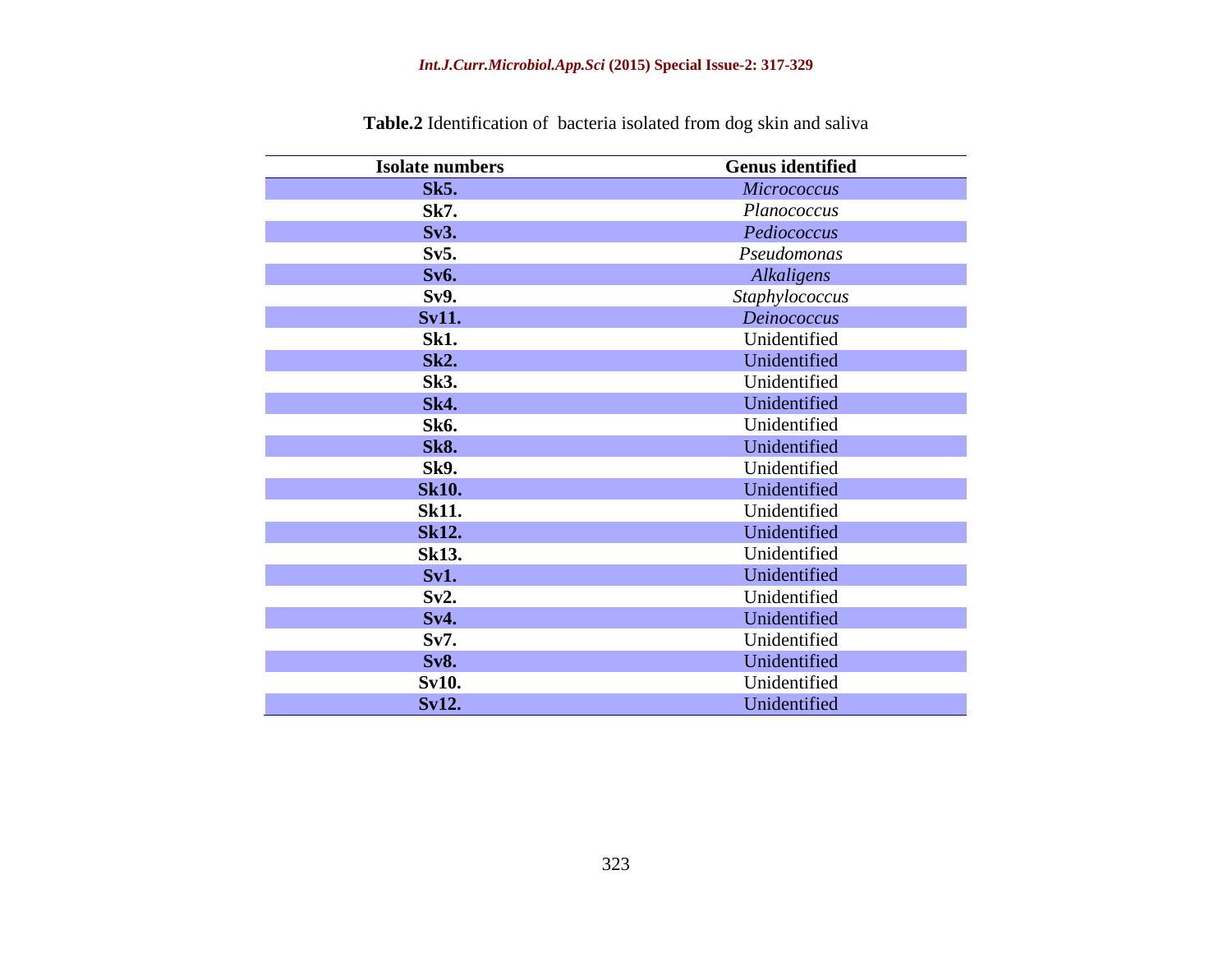|              |     |      |     |                |                 |      | Strain No. Ampicillin Amoxicillin Ciprofloxacin Cefadroxil Gentamycin Neomycin Metranidizole Tetracycline Ofloxacin |      |      |
|--------------|-----|------|-----|----------------|-----------------|------|---------------------------------------------------------------------------------------------------------------------|------|------|
| <b>Sk1.</b>  | 512 | 32   | 16  |                | 512             |      |                                                                                                                     | -64  | 64   |
| Sk2.         | 256 |      | -64 |                |                 |      |                                                                                                                     |      |      |
| <b>Sk3.</b>  |     | 1024 |     | 256            |                 |      |                                                                                                                     | 128  | 128  |
| Sk4.         | 128 | 256  |     |                | 1024            |      |                                                                                                                     |      |      |
| <b>Sk5.</b>  | 64  |      |     |                |                 |      |                                                                                                                     |      | 1024 |
| Sk6.         | 64  |      | -64 |                |                 |      |                                                                                                                     |      | 512  |
| <b>Sk7.</b>  | 128 |      |     |                |                 | 1024 |                                                                                                                     | 512  | 512  |
| Sk8.         | 256 |      |     |                | 1024            |      |                                                                                                                     | 1024 |      |
| <b>Sk9.</b>  | 256 |      |     |                | 1024            |      |                                                                                                                     | 128  |      |
| <b>Sk10.</b> | 128 |      |     |                |                 |      |                                                                                                                     |      |      |
| <b>Sk12.</b> | 64  | 128  |     | 64             | 512             |      |                                                                                                                     | 128  |      |
| <b>Sk13.</b> | 256 | 256  |     |                |                 |      |                                                                                                                     | 256  |      |
| Sv3.         | 256 | 128  |     |                | 512             |      |                                                                                                                     |      | 1024 |
| Sv7.         | 256 |      |     |                | 102             |      |                                                                                                                     |      |      |
| <b>Sv8.</b>  | 512 |      |     |                |                 |      |                                                                                                                     |      |      |
| Sv9.         | 512 | 1024 |     |                | 10 <sup>c</sup> |      |                                                                                                                     |      |      |
| <b>Sv10.</b> | 256 |      |     | <sup>128</sup> |                 |      |                                                                                                                     |      |      |
| <b>Sv11.</b> | 256 |      |     |                | 1024            | 256  |                                                                                                                     |      |      |

**Table.3** MIC of antibiotics resistance for Gram positive bacteria isolated from dog skin and saliva

Note: R is for Resistance and MIC units=µg/ml. More than 25µg/ml is considered as resistant (Dhakephalkar and Chopade 1994)

**Table.4** MIC of antibiotics resistance for Gram negative bacteria isolated from dog skin and saliva

| <b>Strain No. Ampici</b> |  |    | asu Gentamycin <sup>er</sup> |               | vcin Metranidizole Tetracycline Ofloxacin |      |
|--------------------------|--|----|------------------------------|---------------|-------------------------------------------|------|
| <b>Sk11.</b>             |  | CA |                              |               |                                           |      |
|                          |  |    |                              | $\epsilon$ 10 |                                           | 1021 |
| Sv2.                     |  |    |                              |               |                                           |      |
|                          |  |    |                              |               |                                           |      |
| Sv5.                     |  |    |                              |               |                                           |      |
|                          |  |    |                              |               |                                           |      |
| Sv12                     |  |    |                              |               |                                           |      |

Note: R is for Resistance and MIC units=µg/ml. More than 25µg/ml is considered as resistant (Dhakephalkar and Chopade 1994)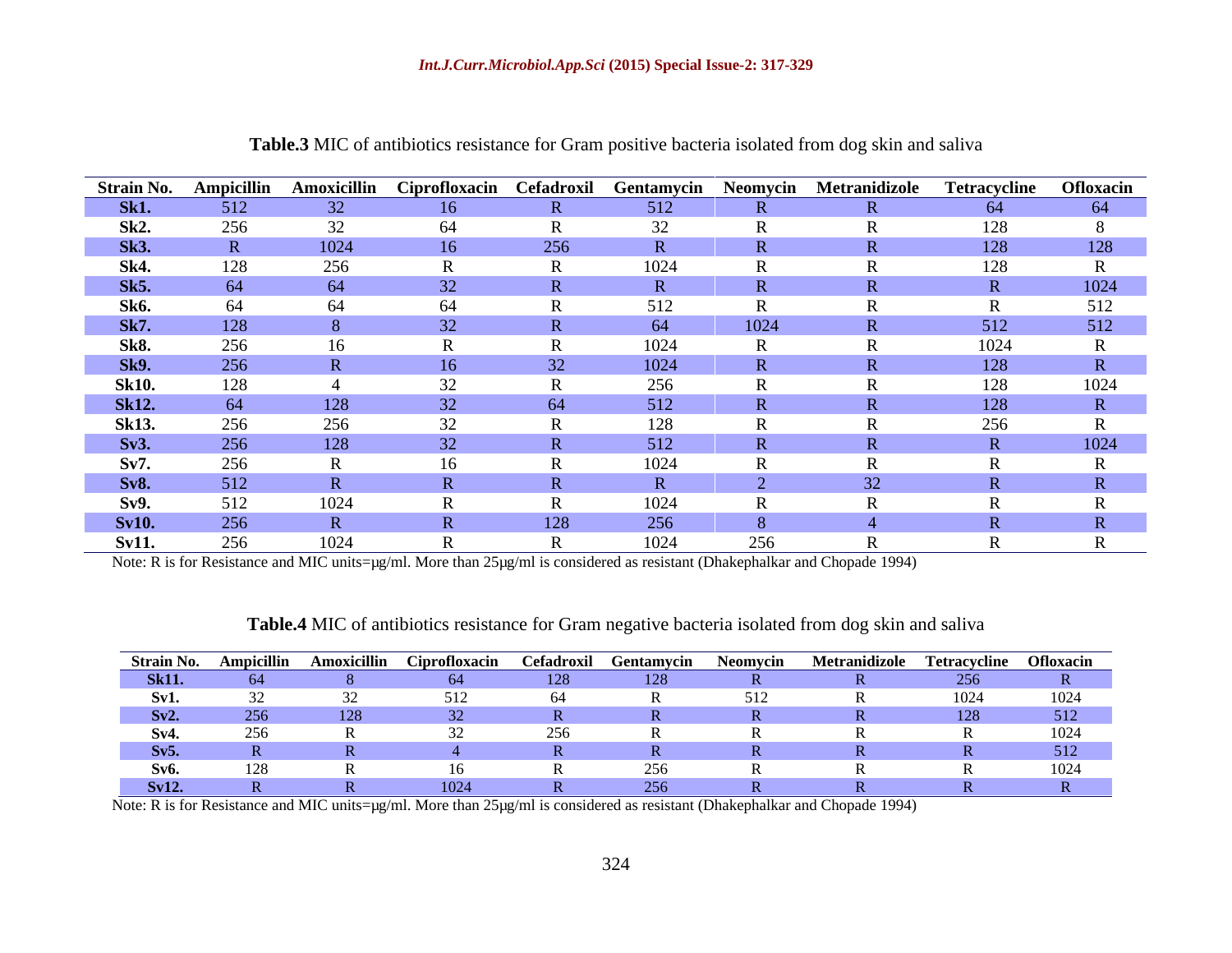|                    |              |              |              |  | Strain MgCl <sub>2</sub> MnCl <sub>2</sub> KCl <sub>2</sub> BaCl <sub>2</sub> FeCl <sub>2</sub> CuSo <sub>4</sub> CoSo <sub>4</sub> PbCOOH HgCl <sub>2</sub> NiCl <sub>2</sub> |      |                              |
|--------------------|--------------|--------------|--------------|--|--------------------------------------------------------------------------------------------------------------------------------------------------------------------------------|------|------------------------------|
|                    |              |              |              |  |                                                                                                                                                                                |      |                              |
| $\frac{No.}{Sk1.}$ |              |              |              |  |                                                                                                                                                                                | 128  | R                            |
|                    |              |              |              |  |                                                                                                                                                                                | 512  |                              |
| Sk2.<br>Sk3.       |              |              |              |  |                                                                                                                                                                                | 128  | $\mathbf{D}$<br>$\mathbf{N}$ |
|                    |              |              |              |  |                                                                                                                                                                                | 256  |                              |
| Sk4.<br>Sk5.       |              |              |              |  |                                                                                                                                                                                | 512  | $\mathbf{D}$<br>$\mathbf{v}$ |
| <b>Sk6.</b>        |              |              |              |  |                                                                                                                                                                                |      |                              |
| <b>Sk7.</b>        |              |              |              |  |                                                                                                                                                                                | 512  | $\mathbb{R}$                 |
| <b>Sk8.</b>        |              |              |              |  |                                                                                                                                                                                | 1024 | - IN                         |
| <b>Sk9.</b>        |              |              |              |  |                                                                                                                                                                                | 256  | R                            |
|                    |              |              |              |  |                                                                                                                                                                                | 256  |                              |
| Sk10.<br>Sk12.     |              |              |              |  |                                                                                                                                                                                | 128  | R                            |
| <b>Sk13.</b>       |              |              |              |  |                                                                                                                                                                                | 1024 | $\overline{R}$               |
|                    |              |              |              |  |                                                                                                                                                                                |      |                              |
| Sv3.               |              |              |              |  |                                                                                                                                                                                | 1024 | R                            |
| Sv7.               |              |              |              |  |                                                                                                                                                                                | 512  |                              |
| <b>Sv8.</b>        |              |              |              |  |                                                                                                                                                                                |      |                              |
| Sv9.               |              |              |              |  |                                                                                                                                                                                | 512  |                              |
| <b>Sv10.</b>       |              |              |              |  |                                                                                                                                                                                |      |                              |
| <b>Sv11.</b>       | $\mathbf{K}$ | $\mathbf{v}$ | $\mathbf{v}$ |  |                                                                                                                                                                                | 512  | $\mathbf{r}$                 |

**Table.5** MIC of metal resistance for Gram positive bacteria isolated from dog skin and saliva

Note: R is for Resistance and MIC units=µg/ml. More than 25µg/ml is considered as resistant (Dhakephalkar and Chopade 1994).

**Table.6** MIC of metal resistance for Gram negative bacteria isolated from dog skin and saliva

|              | Stain MgCl | MnCl <sub>2</sub> | KCl <sub>2</sub> | <b>BaC</b> | FeCl2 | CuSo <sub>4</sub> | $\log_4$ CoSo <sub>4</sub> PbCOOH HgCl <sub>2</sub> NiCl <sub>2</sub> |          |  |
|--------------|------------|-------------------|------------------|------------|-------|-------------------|-----------------------------------------------------------------------|----------|--|
|              |            |                   |                  |            |       |                   |                                                                       |          |  |
| <b>Sk11.</b> |            |                   |                  |            |       |                   |                                                                       |          |  |
| Sv1.         |            |                   |                  |            |       |                   |                                                                       | $\Omega$ |  |
| Sv2.         |            |                   |                  |            |       |                   |                                                                       | 128      |  |
| Sv4          |            |                   |                  |            |       |                   |                                                                       |          |  |
| Sv5.         |            |                   |                  |            |       |                   |                                                                       |          |  |
| Sv6.         |            |                   |                  |            |       |                   |                                                                       |          |  |
| <b>Sv12.</b> |            |                   |                  |            |       |                   |                                                                       | 0.21     |  |

Note: R is for Resistance and MIC units=µg/ml. More than 25µg/ml is considered as resistant (Dhakephalkar and Chopade 1994)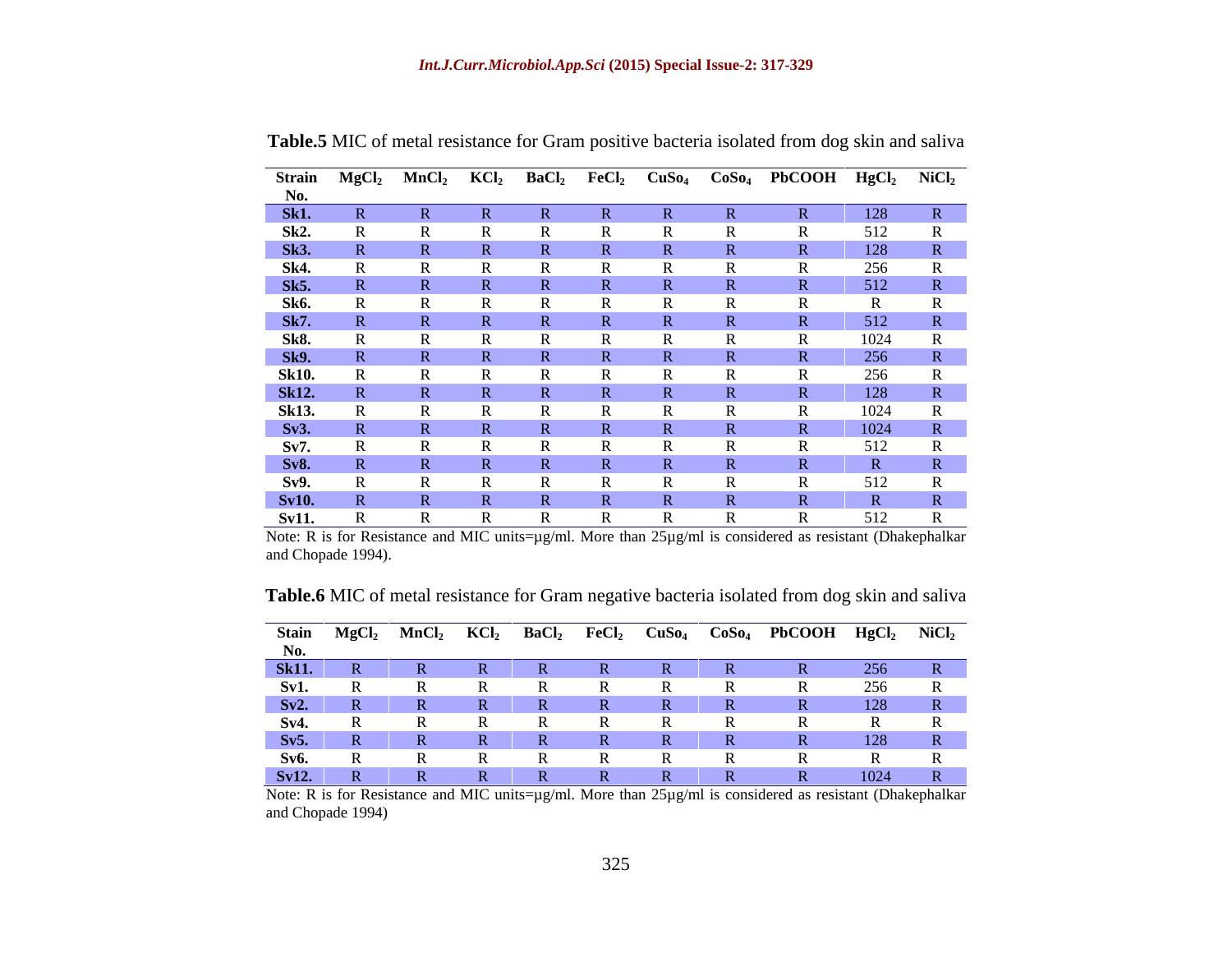

**Fig.1** Metal resistance pattern of bacteria isolated from dog skin and saliva

Detail information regarding The genus *Pediococcus* is a part of microorganisms present on dog skin and in saliva is not available, so these results are compared with normal flora of human skin *al.,* 2007). In our study, *Pediococcus spp.* and saliva. The distribution of was isolated from saliva sample of dogs. *Staphylococcus* and *Micrococcus* species and associated Coryneform bacteria, The oral cavity contains wide range of *Acinetobacter, Klebsiella, Enterobacter,* microbes which are mainly anaerobic *Bacillus,* and *Streptomyces* on human skin was determined by Wesley *et al.* (1975), Patil and Chopade (2001). Our results showed similar results as we too found

*Staphylococci* from hospital environment sample of dogs contains *Pediococcus spp.,* and sources of samples were wound, urine Pseudomonas spp., Alkaligens spp., and blood specimens. In this study *Staphylococcus and Deinococcus spp.* As Staphylococcus is isolated from dog saliva our aim was to isolate only aerobic bacteria, sample. Hence it is obvious, that dog bite may result in the Staphylococcal infections in human. There are chances of transfer on these microorganisms to humans from dog saliva.

commensal intestinal flora of humans and animals and it is useful for humans (Klare *et* 

*Micrococcus* present on dog skin.<br> **Example 1999** Desatnik and Holst, 1999, Marushko, 1998).<br>
Froggatt *et al.* (1989) recovered In present study we found that the saliva The oral cavity contains wide range of bacteria. The predominant flora was found to be *Streptococcus viridans* (Gagliardi *et al.,* 1998)*. Lactobacilli* and alphahemolytic *Streptococcus* species are frequently isolated on tonsils of healthy children (Stjernquist- Desatnik and Holst, 1999, Marushko, 1998). In present study we found that the saliva *Pseudomonas spp., Alkaligens spp.,* we have not studied anaerobic bacterial strain isolation. Hence, there is a difference between the flora isolated by Gagliardi et al.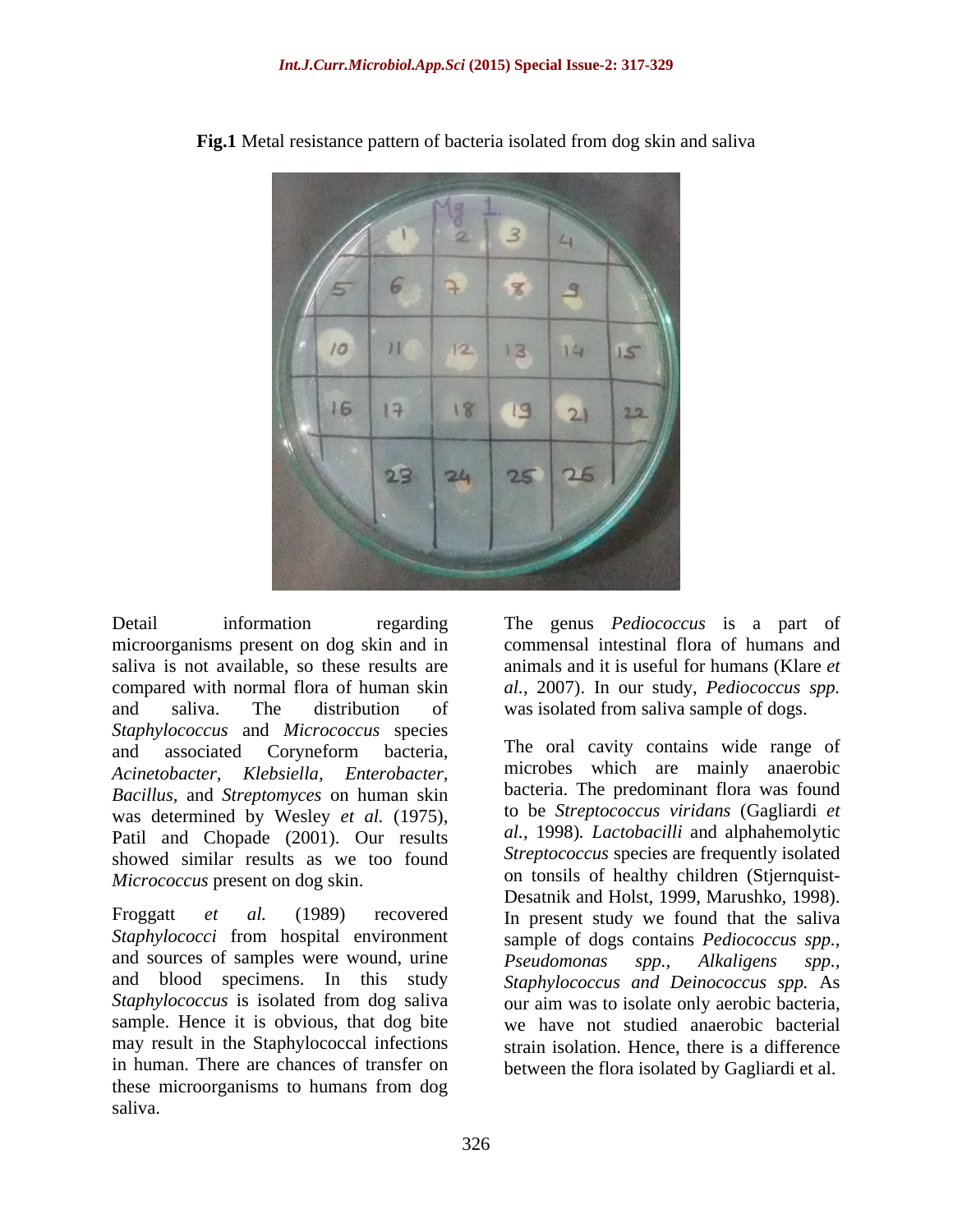The research papers on antimicrobial resistance in isolates from cats and dogs are was not isolated so may be the resistance is very limited. Barrs *et al.* (1995) reported that there is very high number of *S. aureus* and *S. intermedius* isolated from dogs were able to produce beta-lactamase enzyme, but

resistance to all toxic metals present in soil, Department Of Microbiology, Modern positive and Gram-negative microorganisms isolated from these sources demonstrate resistance to mercury (Bruins *et al.,* 2000). But the microorganisms isolated from dog skin and saliva are in contrast are not Aghababian, R.V., Conte, J.E. Jr. 1980. resistant to mercury. These organisms may get transfer from soil or water source to the *Med.*, 9:79–83.

A study by Schwarz *et al.* (2001) showed that rapid spread of antimicrobial resistance between bacteria is because of the horizontal transfer of mobile genetic elements which carry one or more resistance genes. Plasmids Res., 117: 81–87. are detected in all bacteria of medical or Barrs, V.R., Malik, R and Love DN. (1995). veterinary importance, and also in the bacteria present on skin and mucosal *Staphylococci* isolates from various surfaces of human and animals. But our attempt to isolate plasmid was not successful; more elaborative investigation is Callaham, M.L. 1980. Prophylactic needed to isolate the plasmid. antibiotics in common dog bite wounds:

This study provides for the first time a 9:410-4. comprehensive investigation of Cleaveland, S., Laurenson, M.K., Taylor, identification of microorganism and its L.H. 2001. Diseases of humans and identification of microorganism and its resistance towards multiple drugs and metals of organisms present on dog skin and saliva. From this study it is seen that the microorganisms isolated from the dog skin and saliva are showing resistance to many antibiotics of five different classes, hence,

showing multi-drug resistance. As plasmid chromosomally coded.

## **Acknowledgements**

they were sensitive to Cloxacillin/Oxacillin. We will take this opportunity to thank Similar results were observed in our study Principal Dr. R. Zunjarrao, Modern College that *Staphylococcus* isolated from dog saliva shivajinagar, for providing all the facilities was also resistant to  $\beta$ -lactams antibiotics. required for project. We would like to thank Selective pressure from a metal containing Dog house, for his support. Also thanks to environment has led to the development of all staff teachers and non-staff members, water and industrial waste. Both Gram- College of Arts, Science and Commerce, Rajesh Choudhary, the owner of the R.C. Department Of Microbiology, Shivajinagar, Pune-05.

## **References**

- Mammalian bite wounds. *Ann. Emerg. Med.*, 9: 79–83.
- dog skin and saliva. Anand Manoharan, Rekha Pai, V. Shankar, Kurian Thomas, Lalitha, M.K. 2003. Comparison of disc diffusion and E test methods with agar dilution for antimicrobial susceptibility testing of Haemophilus influenza*. Indian J. Med. Res.,* 117: 81–87.
	- Antimicrobial susceptibility of *Staphylococci* isolates from various disease conditions in dogs: a further survey. *Aust. Vet. Pract.*, 25: 37-42.
	- Callaham, M.L. 1980. Prophylactic <sup>a</sup> controlled study. *Ann. Emerg. Med*., 9: 410 4.
	- Cleaveland, S., Laurenson, M.K., Taylor,L.H. 2001. Diseases of humans and their domestic mammals: pathogen characteristics, host range and the risk of emergency. *Philos. Trans. Roy. Soc. Lond., B, Biol. Sci.,* 356(1411): 991 999.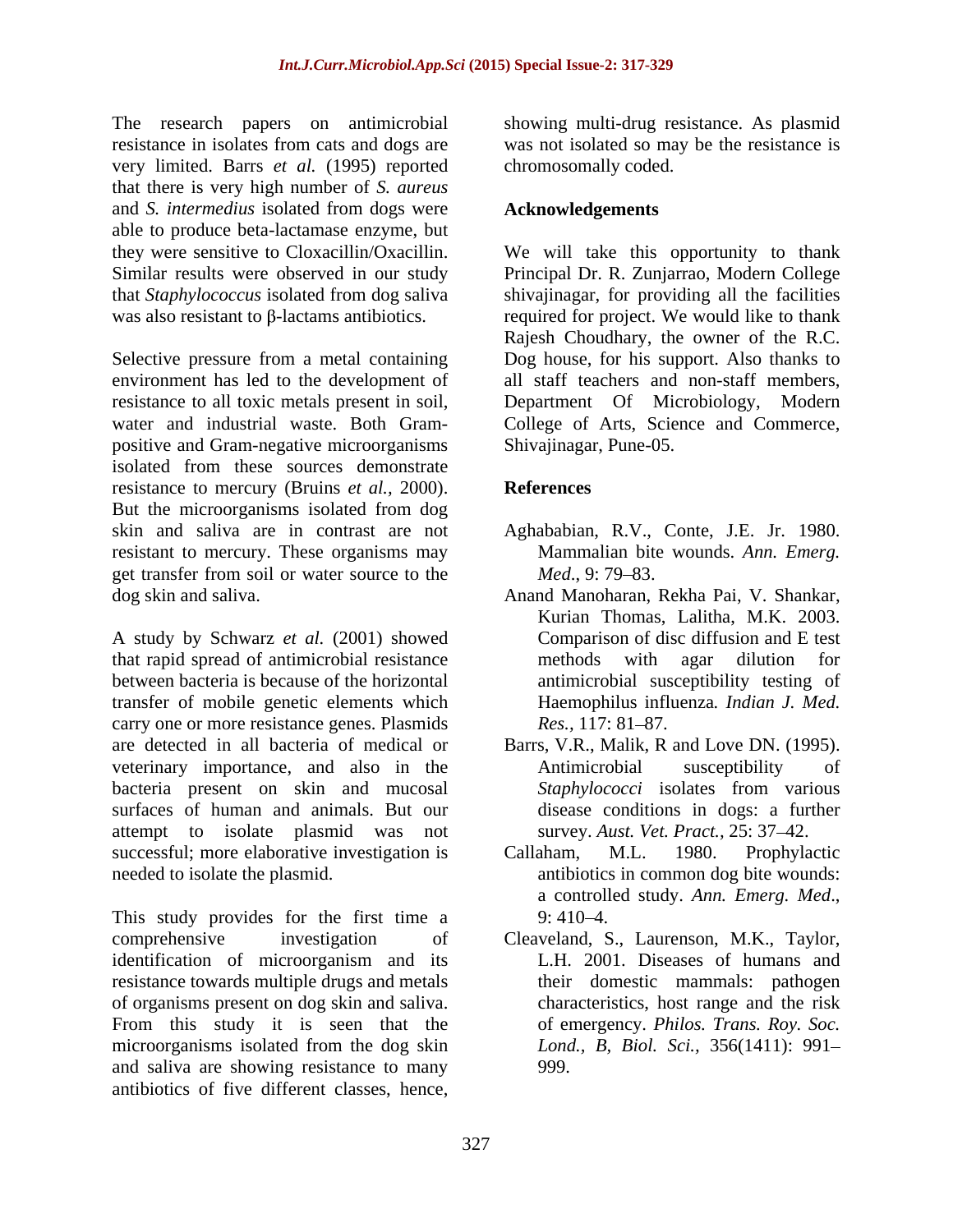- Ramunas Stepanauskas, McArthur, J.V.
- Cummings, P. 1994. Antibiotics to prevent wounds: a meta-analysis of randomized trials. *Ann. Emerg. Med.*, 23: 535–40. 83–7.
- David A. Talan, Diane M. Citron, Fredrick and cat bites. *Boston Med Surg. J.,*
- David N. Fredricks, 2001. Microbial susceptibilities of *Lactobacillus*, ecology of human skin in health and disease. *J. Invest. Dermatol. Symp.*
- Dhakephalkar, P.K., Chopade, B.A. 1994. *Acinetobacter. BioMetals, 7: 67-74.* 418(6898): 700-707.
- 
- Robinson, W.A. 1984. Evaluation of
- Elliot, D.L., Tolle, S.W., Goldberg, L.,
- Feder, H.M. Jr., Shanley, J.D., Barbera, J.A. hospitalized with animal bites. *Pediatr.*
- Fred C. Tenover, 2006. Mechanisms of resistance of bacteria isolated from *Am. J. Med.,* 119(6A): S3–S10.
- Gerard D. Wright, 2005. Bacterial resistance and modification. *Adv. Drug Deliv.*
- Craig Baker-Austin, Meredith S. Wright, Henning Soram, Merianne Sunde, 2001. 2006. Co-selection of antibiotic and flora of animals. *Vet. Res.,* 32: 227 241. Resistance to antibiotics in the normal
	- metal resistance. *Trends Microbiol.,* Hiroshi Nikaido, 2009. Multidrug resistance 14(4). in bacteria. *Annu. Rev. Biochem.,* 78: 119–146.
	- infection in patients with dog bite Idem, 1978. Treatment of common dog bites: infection risk factors. *JACEP,* 7:  $83 - 7.$
	- M. Abrahamian, Gregory J. Moran, Ellie, J., Goldstein, C. 1999. Vankerckhoven, Gunnar Kahlmeter, Bacteriologic analysis of infected dog Bianca Hildebrandt, Sibylle Muller- 340(2). Goossens, 2007. Antimicrobial *Proc.*, 6: 167–169. **probiotic** or nutritional use. *J.* Ingo Klare, Carola Konstabel, Guido Werner, Geert Huys, Vanessa Wolfgang Witte, Herman Goossens, 2007. Antimicrobial susceptibilities of *Lactobacillus, Pediococcus* and *Lactococcus* human isolates and cultures intended for probiotic or nutritional use. *J. Antimicrob. Chemother., 59: 900-912.*
	- High levels of multiple metal resistance Jared Diamond, 2002. Evolution, and its correlation to antibiotic consequences and future of plant and resistance in environmental isolates of animal domestication. Nature. Jared Diamond, 2002. Evolution, animal domestication. *Nature,* 418(6898): 700 707.
- Douglas, L.G. 1975. Bite wounds. *Am. Fam.* Jennifer M. Andrews, 2001. Determination *Physician,* 11: 93 9. of minimum inhibitory concentrations. Elenbaas, R.M., McNabney, W.K., *J. Antimicrob. Chemother.,* 48(suppl.  $S1$ : 5-16.
	- prophylactic oxacillin in cat bite John W. Froggatt, Linda Johnston, J., David wounds. Ann. Emerg. Med., 13: 155–7. W. Galetto, Gordon Archer, 1989. Miller, J.B. 1985. Pet-associated illness. The isolates of Staphylococcus *N. Engl. J. Med.,* 313: 985 95. *haemolyticus. Antimicrob. Chemother.,* Antimicrobial resistance in nosocomial isolates of *Staphylococcus*   $33(4): 460-466.$
	- 1987. Review of 59 patients Jon J. Calomiris, John L. Armstrong, Ramon *Infect. Dis. J.*, 6: 24–8. tolerance with multiple antibiotic antimicrobial resistance in bacteria. *The*  J. Seidler, 1984. Association of metal tolerance with multiple antibiotic resistance of bacteria isolated from drinking water. *Appl. Environ. Microbiol., 47(6): 1238–1242.*
	- to antibiotics: Enzymatic degradation clinical trial using co-trimoxazole in an *Rev.,* 57: 1451 1470. in dog bite wounds. *Postgrad. Med. J.,* Jones, D.A., Stanbridge, T.N. 1985. A attempt to reduce wound infection rates  $61: 593 - 4.$